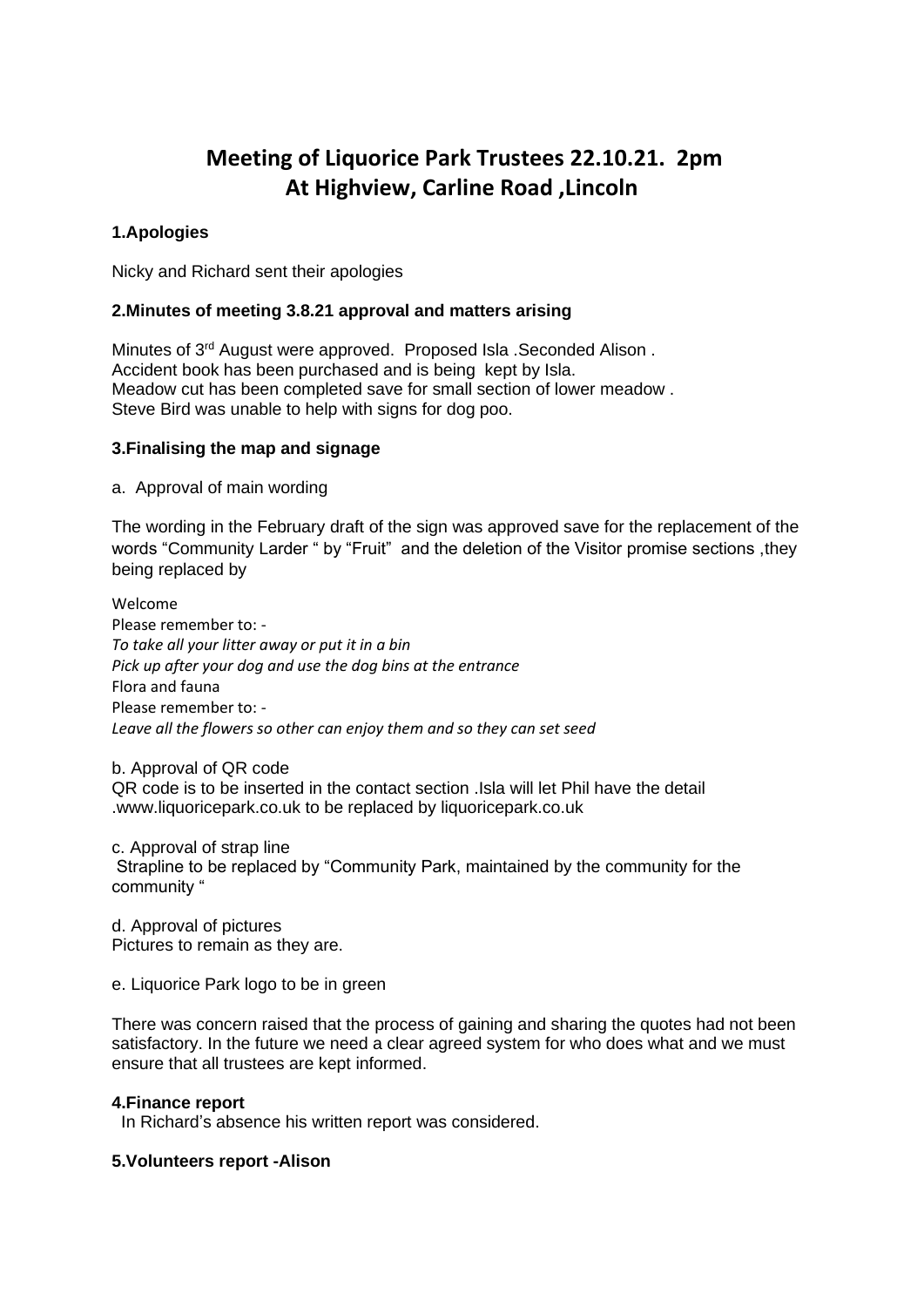Volunteers were working about 30 hours per week currently . We have 7 under 35-year-olds working . Geocaches have visited . A new student is being considered . Paybacks are very busy on other projects at the moment .Will be back when they have completed their current projects .

# **6.Neighbours update – Isla**

Isla reported no news or problems.

## **7.Governance -Isla**

- a. HS Policy. Now on website
- b. Volunteer handbook. Now on website.
- c. Accident report book. Up and running.
- d. Volunteer registration form. Forms are working and hard copies being kept.

e. Agreed procedure in place for responding to email requests sent to all Trustees. This was discussed and it was agreed that Isla would acknowledge all request promptly on behalf of trustees. She would then circulate the request to all trustees for comment. Trustees would need to respond within 72 hours. If they do not have a strong view, they need not respond at all.

After 72 hours, if there is no difference of view then Isla should respond back to the query, ensuring that the response is within 7 days of the original enquiry. If there is a difference of view then a meeting should be called to discuss if the matter is serious or, if not, then the matter should be dealt with promptly by email exchange and vote.

f. CCTV Ongoing

# **8.IT- Isla**

a. Update.

107 web sign ups currently. 380 and 415 hits for August and Sept 2021 compared to last years equivalents of 153 and 137.

b. Isla had been advised that shorter more frequent news items would be better than newsletters . Any ideas to Isla. Possibly a few short videos could be tried?

# **9.Management plan**

#### a. Performance area-

Alison reported that we might be able to get help from Balfour Beatty who are the new council contractors. We now have an offer from a volunteer to store any wood for the project. Agreed we should have a special meeting to discuss what we wanted for the performance area and who should "own " the project.

#### b. Meadows

Agreed with David's recommendation to have a close cut of the meadows. David will organise

#### c. Vandalism

Sadly we have had more vandalism but Richard had done a great job in clearing up the graffiti.